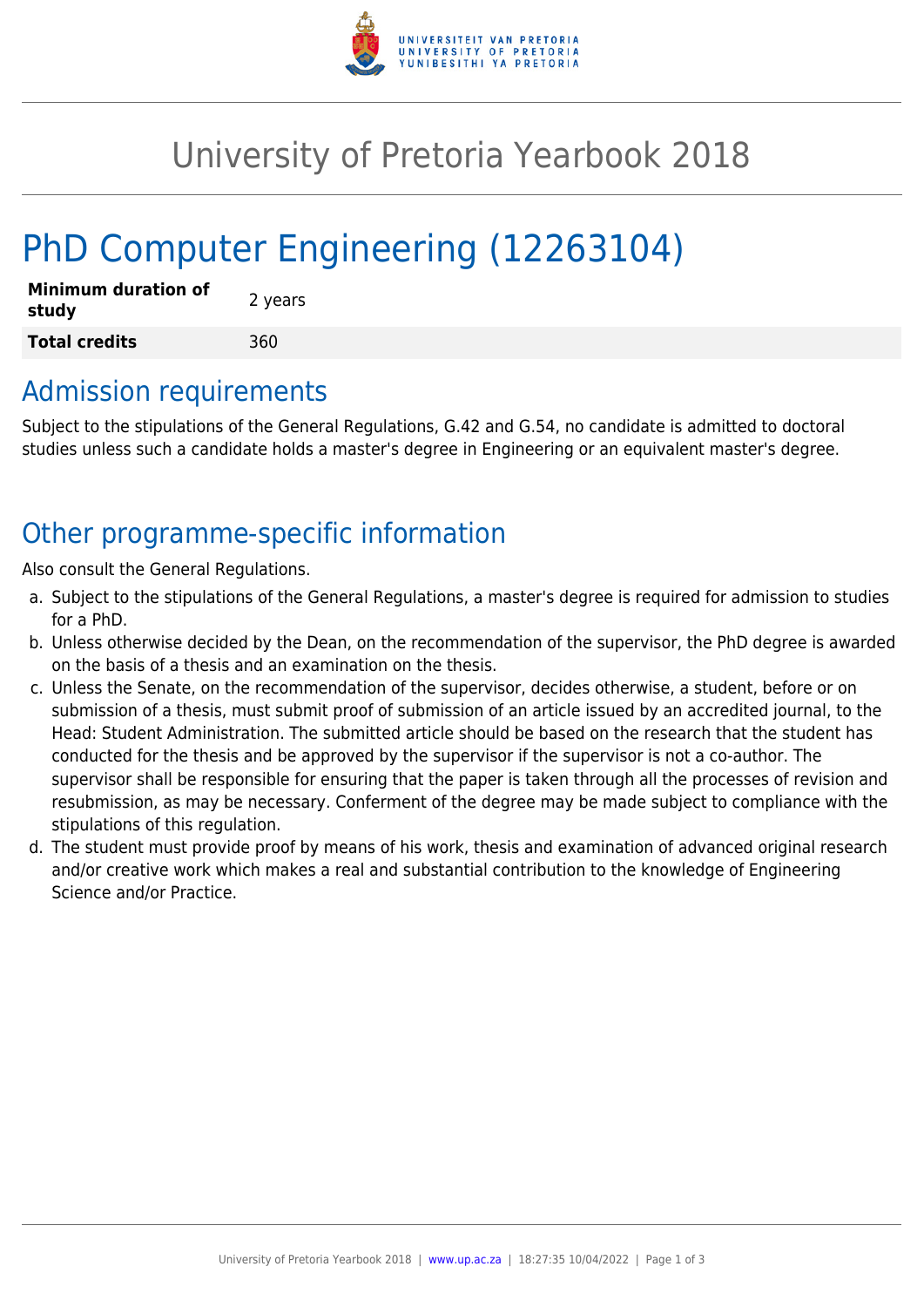

## Curriculum: Year 1

**Minimum credits: 360**

#### **Core modules**

#### **Thesis: Computer engineering 990 (ERI 990)**

| <b>Module credits</b>         | 360.00                                          |
|-------------------------------|-------------------------------------------------|
| <b>Prerequisites</b>          | No prerequisites.                               |
| Language of tuition           | Module is presented in English                  |
| <b>Department</b>             | Electrical, Electronic and Computer Engineering |
| <b>Period of presentation</b> | Year                                            |